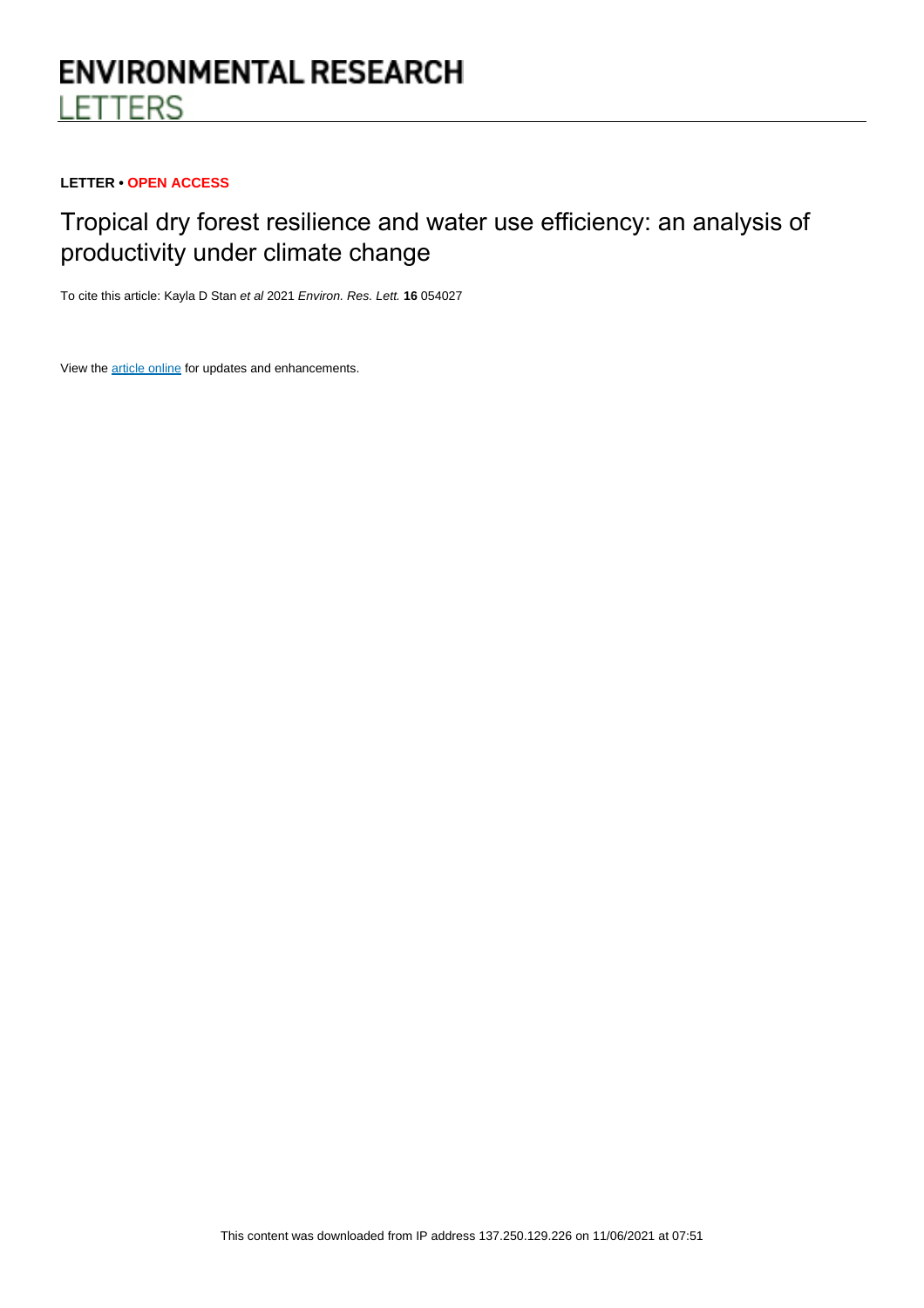# **ENVIRONMENTAL RESEARCH LETTERS**

# CrossMark

**OPEN ACCESS**

**RECEIVED** 9 October 2020

**REVISED**

29 January 2021

**ACCEPTED FOR PUBLICATION** 12 April 2021

**PUBLISHED** 27 April 2021

Original content from this work may be used under the terms of the [Creative Commons](https://creativecommons.org/licenses/by/4.0/) [Attribution 4.0 licence](https://creativecommons.org/licenses/by/4.0/).

Any further distribution of this work must maintain attribution to the author(s) and the title of the work, journal citation and DOI.



# Tropical dry forest resilience and water use efficiency: an analysis of productivity under climate change

**Kayla D Stan**[1](#page-1-0)**, Arturo Sanchez-Azofeifa**[1,](#page-1-0)*[∗](#page-1-1)***, Sandra M Duran**[2](#page-1-2)**, J Antonio Guzman Q**[1](#page-1-0)**, Michael Hesketh**[1](#page-1-0) **, Kati Laakso**[1](#page-1-0)**, Carlos Portillo-Quintero**[3](#page-1-3) **, Cassidy Rankine**[4](#page-1-4) **and Sebastian Doetterl**[5](#page-1-5)

<sup>1</sup> Department of Earth and Atmospheric Sciences, University of Alberta, Edmonton, AB, Canada

- <span id="page-1-0"></span> $\frac{2}{3}$  Department of Ecology and Evolutionary Biology, University of Arizona, Tuscon, AZ, United States of America
- <span id="page-1-2"></span> $3$  Department of Natural Resources Management, Texas Tech University, Lubbock, TX, United States of America
- <span id="page-1-3"></span>Tesera Systems Inc, Calgary, AB, Canada
- <span id="page-1-5"></span><span id="page-1-4"></span><sup>5</sup> Department of Environmental Systems Science, ETH Zurich, Zurich, Switzerland
- <span id="page-1-1"></span>*∗* Author to whom any correspondence should be addressed.

**E-mail: [arturo.sanchez@ualberta.ca](mailto:arturo.sanchez@ualberta.ca)**

**Keywords:** tropical dry forests, productivity, integrated enhanced vegetation index, water use efficiency, climate change, resilience, drought recovery

Supplementary material for this article is available [online](http://doi.org/10.1088/1748-9326/abf6f3)

#### **Abstract**

**LETTER**

Tropical dry forests (TDFs) worldwide have an environment-sensitive phenological signal, which easily marks their response to the changing climatic conditions, especially precipitation and temperature. Using TDF phenological characteristics as a proxy, this study aims to evaluate their current continental response to climate change across the Americas. Here, we show that TDFs are resilient to water stress and droughts by increasing their rain use efficiency (RUE) in drier years and recovering to average RUE in the year following the drought. Additionally, we find that TDF productivity trends over the past 18 years are spatially clustered, with sites in the northern hemisphere experiencing increased productivity, while equatorial regions have no change, and the southern hemisphere exhibiting decreased productivity. The results indicate that the TDF will be resilient under future climatic conditions, particularly if there are increasing drought conditions.

### **1. Introduction**

The productivity of a given forest is inherently linked with biomass accrual and can be measured using leaf growth or woody mass (Skovsgaard and Vanclay [2008](#page-8-0), Reich [2012](#page-8-1)). In both cases, this measure of biomass is linked to the ability of the forest to sequester carbon, a fundamental ecosystem service, as well as to the ecosystem resilience, thereby indicating forest health (Albrecht and Kandji [2003](#page-8-2), Spasojevic *et al* [2016](#page-8-3)). Resilience, in this case, is defined as the ability of an ecosystem to recover to a similar functionality after a disturbance and the time of return to this functionality (Holling [1996](#page-8-4), Spasojevic *et al* [2016\)](#page-8-3). The mechanisms of resilience are typically assessed in the a pre and post disturbance return time (Bhaskar *et al* [2018\)](#page-8-5). It has been found by recent research that species diversity with different response strategies increases the resilience of an ecosystem (Alvarez-Yepiz *et al* [2018,](#page-8-6) Bhaskar *et al* [2018](#page-8-5)). Other research finds that this are tradeoffs between being resistant to distubances and increasing the resilience, with a particular trade-offs between wood density and resprouting (Paz *et al* [2018\)](#page-8-7).

One of the components of resilience and the recovery times in the tropical dry forests (TDFs) is based on the water availability in the region (Paz *et al* [2018\)](#page-8-7). Water availability is directly related to the productivity and biomass of an ecosystem and thereby the resilience of an ecosystem (Hatfield *et al* [2001](#page-8-8)). Water use efficiency (WUE) is ratio of the productivity, biomass, or yield against the available moisture, typically in the form of evpaotranspiration (Hatfield *et al* [2001,](#page-8-8) Xue *et al* [2015](#page-9-0)). Increased WUE improves drought tolerance, and there has been increasing interest in ways to improve the WUE of crops (Ruggiero *et al* [2017](#page-8-9)). Water limited ecosystems, such as the TDF, are of particular interest, because there is concern that increasing drought will reduce the resilience in these areas, particularly if the WUE does not increase accordingly (Zhang *et al* [2019\)](#page-9-1).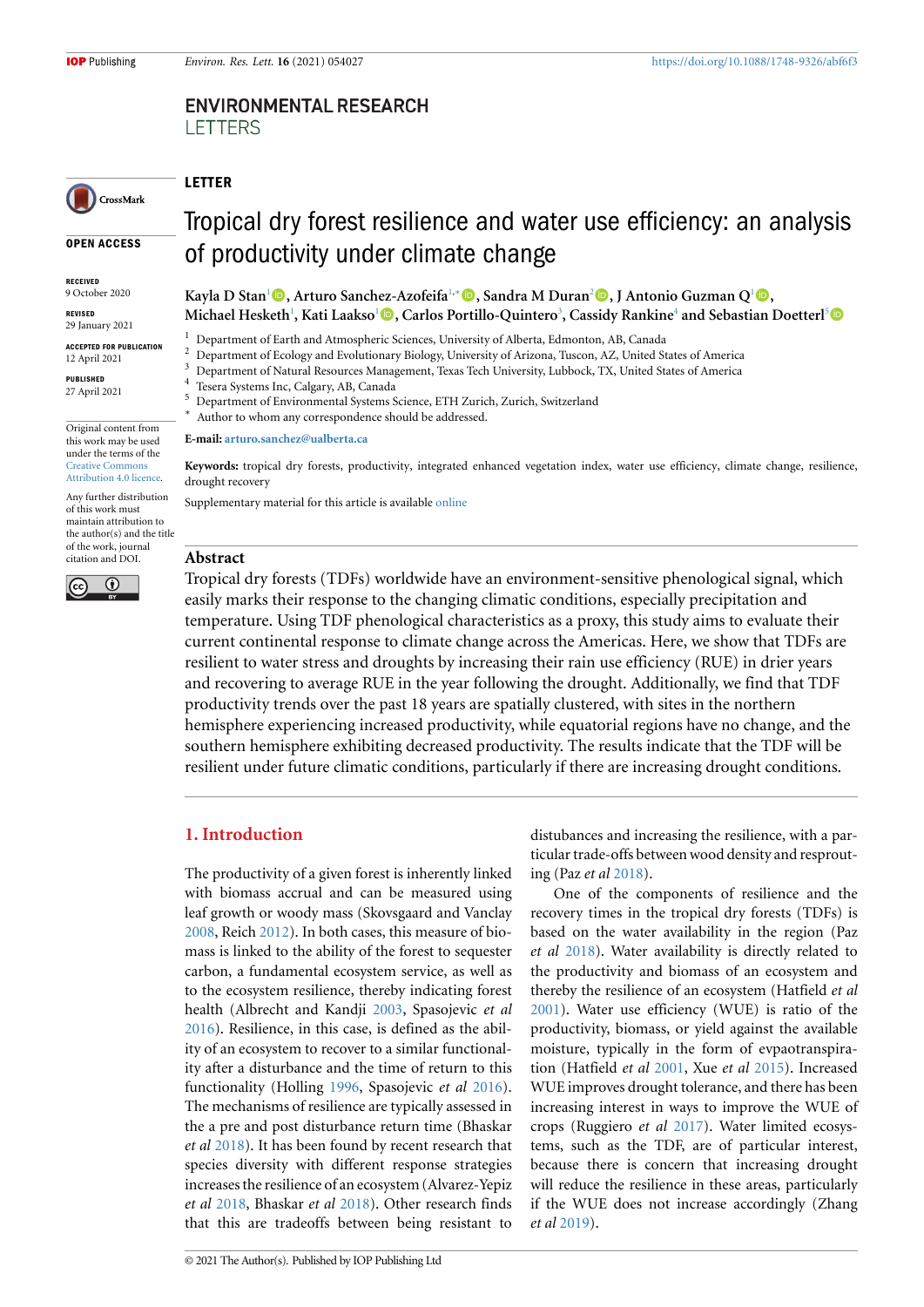With severe threats to TDFs already coming from anthropogenic sources from high deforestation rates and forest protection under 10% for most countries, this already strained ecosystem is located in an area that is projected to experience severe climatic changes (Portillo-Quintero and Sanchez-Azofeifa [2010](#page-8-10)). The different regions of the TDF, though, are projected to different types of climate change based on where they are located, and not all models project the same changes to occur (Magrin *et al* [2014](#page-8-11)). Some research suggests that TDF will not have the capability to adapt to changes in timing and distribution of rainfall leading to reduced carbon sequestration potential (Allen *et al* [2017](#page-8-12)); however, this has not been tested in long-term cross-continental assessments. Given the uncertainty of future climate regimes and projections of decreased rainfall (Magrin *et al* [2014\)](#page-8-11), the resilience of TDFs is unclear, especially when assessing biodiversity, productivity, and carbon sequestration potential (Allen *et al* [2017](#page-8-12)).

While there have been studies correlating TDF development and growth to climatic variables, these have typically focused on local assessments and short timeframes (Saynes *et al* [2005](#page-8-13), Navar-Chaidez [2011,](#page-8-14) Ito and Inatomi [2012](#page-8-15)). There has not, however, been a holistic and cohesive analysis of the response of the whole Meso and South American TDFs to climatic variables, nor has there been a recent long-term analysis (since 2000) studying how these forests are responding to the ongoing changes in climate.

In this study, we analyze the continental-scale response of Meso and South American TDF productivity to site variables, including both climatic and biophysical characteristics. Additionally, we analyze the variability of productivity in response to water stress using a combination of *in situ* and remote sensing data, assess the forest productivity trends since 2000, and assess the impact of El Niño Southern Oscillation (ENSO) cycles on TDF productivity.

### **2. Methods**

#### **2.1. Literature search and site selection**

A literature search using the keywords TDF, tropical semi-deciduous forests, litterfall, annual net primary productivity (ANPP), biomass, and leaf litter was used to collect data regarding litterfall sites for this analysis. These sites were vetted against the Sánchez-Azofeifa et al [\(2005](#page-8-16)) definition of TDFs, which includes restrictions on temperature, precipitation, elevation, and deciduousness, for site consistency. The deciduousness was restricted for by a combination of the *in-situ* assessments and the dry season productivity. Only sites with a unimodal, highly deciduous productivity pattern were included because the integrated enhanced vegetation index (EVI) that is used in this site is highly sensitive to this measure, and has been previously shown to perform poorly in evergreen forests (Shi *et al* [2017\)](#page-8-17).

Futhermore, only sites that included *in-situ* measures of biomass and litterfall and adhered to the above definition were included in the subsequent analysis. The sites were then compared against both the TDF map (Portillo-Quintero and Sanchez-Azofeifa [2010\)](#page-8-10), as well as Google Earth images, to ensure there is continuous forest within a 1 km buffer of each point. Highly fragmented sites were moved to the nearest patch of continuous forests with a 1 km buffer; however, if there were no nearby sites with intact forests, the point was removed.

Of the original 50 TDF points collected from the literature survey, 32 sites remained for the analysis. The 32 sites span Mexico, Costa Rica, Venezuela, Brazil, Argentina, and Bolivia are predominantly classified as late-stage forest, although there are three early stage sites and one intermediate stage site (SI 1; SI 2 (available online at [stacks.iop.org/ERL/16/](https://stacks.iop.org/ERL/16/054027/mmedia) [054027/mmedia\)](https://stacks.iop.org/ERL/16/054027/mmedia)). Climate variables (including precipitation and temperature) elevation, litterfall data from ground traps, successional stage, and forest type from each site were gathered from each site. These *in situ* data were used to develop relationships with remote sensing products with the goal of analyzing productivity trends, and their relationship to site variables.

#### **2.2. Data collection**

The remote sensing datasets used in this analysis included the moderate resolution imaging spectroradiometer (MODIS) MOD13Q1 EVI and VI Quality Version 6 products for determining proxy productivity (Didan [2015\)](#page-8-18). The MODIS product was used because of its longevity, resolution, and frequent observations. These data were filtered based on the quality flags and any anomolous data was removed. The EVI products were downloaded from February 2000 to February 2018 for each of the litterfall sites and integrated annually at a 1 km resolution. This data was also assessed in TIMESAT for seasonality parameters, including the start, end, and length of season (Jönsson and Eklundh [2004](#page-8-19)). EVI was used as a measure of proxy productivity because other studies have found it to be robust as a empirical measure of vegetation dynamics, as well as its relationship to productivity through the fraction of photosynthetically active radiation (Pettorelli *et al* [2005](#page-8-20), Eckert *et al* [2015](#page-8-21), Kath *et al* [2019](#page-8-22)).

Relevant site parameters including climatic variables, such as mean annual temperature (MAT), climatic moisture deficit (CMD), evapotranspiration (*E*ref), and the atmospheric heat-moisture index (AHM) were pulled from the ClimateSA model. The model has historical data derived from 1901 to 2009 Climatic Research Unit Time Series (CRU-TS) 3.1, with updated data until 2013 by the CRU-TS 3.22 until 2013. The ClimateSA model has also been previously related to sites in Mesoamerica and used to assess productivity changes and resilience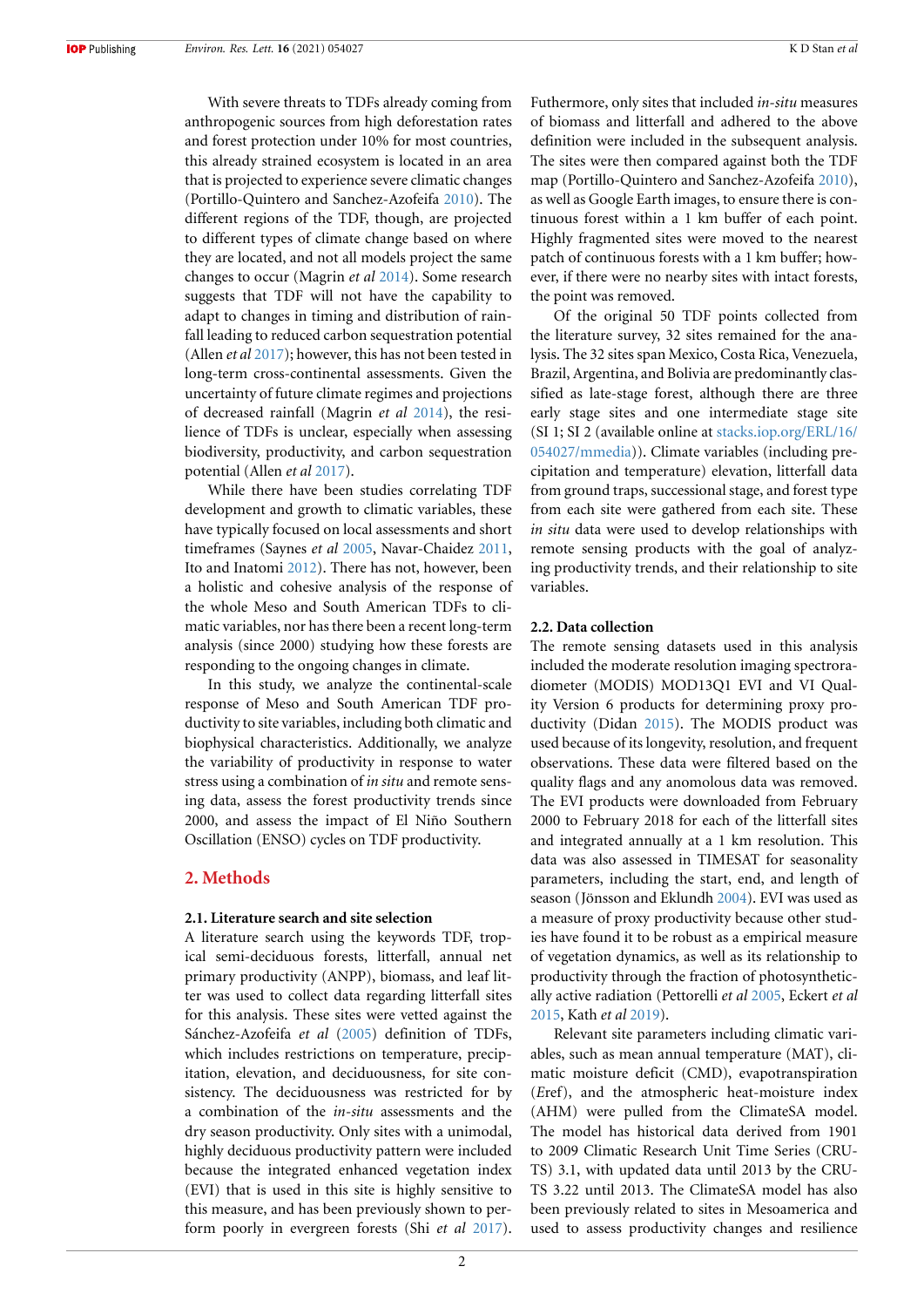(Stan *et al* [2020\)](#page-8-23). These climatic variables were collected at a 1 km resolution between February 2000 and February 2013.

Precipitation was taken from the Tropical Rainfall Measuring Mission 3B43 product, given the product's longevity and the compiled satellite data's return time. *In situ* litterfall data from the plots were correlated against satellite data from the corresponding years. Despite the TRMM satellite decommissioning in 2015, the 3B43 product combines information from eight earth observation sensors from a variety of different programs, so it continues to produce rainfall data. Given this, the 0.25*◦ ×* 0.25*◦* resolution satellite data was compiled from February 2000 to February 2018.

Soil moisture for the litterfall sites came from the European Space Agency Climate Change Initiative (ESA-CCI) product. This daily soil moisture product is a compilation of multi-frequency radiometers including SMMR, SSM/I, TMI, AMSR-E, and Windsat, C-band scatterometers (ERS-1/2 scatterometer, METOP Advanced Scatterometer), and other microwave sensors including Soil Moisture and Ocean Salinity and Soil Moisture Active Passive (SMAP) Mission and ran 1978–2016. The data we used was taken from 2000 to 2016 at a resolution of  $0.25^{\circ} \times 0.25^{\circ}$ .

To assess the impact of the ENSO periods on productivity, the data from 2000 was further subsetted into El Niño, neutral, and La Niña years as determined by the National Oceanic and Atmospheric Association (NOAA). ENSO years were identified following the NOAA definition of a minimum of 15 consecutive months where the sea surface temperature (SST) in the equatorial Pacific Ocean is more than a +0.5 *◦*C difference from the 40 year average SST.

#### **2.3. Relationship between climate variables and productivity**

The 32 litterfall sites were used to pull the MOD13Q1 data for 2000–2018. Of those sites, there were six with *in-situ* data collected during the 2000–2018 period. These six sites included three sites with two plots that were used, leading to nine overall plots used to determine the relationship between the annually integrated EVI (iEVI) and the ground measure of ANPP found at each site. This data was added to the global measure of this relationship, as originally developed by Ponce Campos *et al* ([2013\)](#page-8-24) in order to verify if they fit along their proposed curve.

Once this relationship was established, the remaining years and sites were analyzed in TIMESAT. TIMESAT is a program designed to analyze the seasonality trends in satellite-based time series data (Jönsson and Eklundh [2004\)](#page-8-19). The iEVI at each site in every year was transformed through this relationship to determine the measure of annual proxy productivity in each site (Jönsson and Eklundh [2004\)](#page-8-19).

This productivity data is used as the ANPP in all subsequent analyses. The EVI time series data was smoothed using the Savitsky–Golay method (Jönsson and Eklundh [2004](#page-8-19)), and subsequently, the start, end, and length of the season are calculated based on 0.25 of the annual EVI amplitude.

The soil moisture, from the ESA-CCI, was averaged from the daily product into monthly products from 2000 to 2016. The TRMM precipitation data was compiled for the growing season (period of sustained precipitation), not for the calendar year. To calculate the evapotranspiration, a combination of the TRMM precipitation data and % forest cover was used in the Zhang *et al* [\(2001\)](#page-9-2) equation:

ET = 
$$
\left(f \frac{1 + 2 \frac{1410}{P}}{1 + 2 \frac{1410}{P} + \frac{P}{1410}} + (1 - f) \frac{1 + 0.5 \frac{1100}{P}}{1 + 0.5 \frac{1100}{P} + \frac{P}{1100}}\right) P
$$
 (1)

where

 $ET = evaporation (mm)$ 

 $f =$  percent forest cover within 1 km  $(\% )$ 

 $P =$  mean annual precipitation (mm)

To assess the relative importance of the site characteristics in explaining the variations in the ANPP at each plot, the ANPP, climate variables (precipitation, *E*ref, temperature, AHM, CMD) and site specific characteristics (elevation, latitude, longitude) over the most recent decade (2007–2017) were ordinated using a principal component analysis (PCA). Soil moisture was not included in the PCA because not all sites had data available.

All factors, productivity and site variables, were tested for normality using the Shapiro–Wilks test. The sites' ANPP were then correlated against all site variables, including the soil moisture if available, using the Pearson correlation. The relationships were assessed for significance using the correlation coefficient ( $\alpha$  < 0.05). These variables were also run through multi-variate linear regression models to find the model and site variables which fit best and are best able to assess the cross-continental variability in site net primary productivity. A full linear model (LM), and optimized variable selection LM (LEAPS), the least angle regression (LARS), and the elastic net regression (ENET) were all tested and assessed for the R 2 in the R stats program (R Core Team [2020](#page-8-25)).

### **2.4. Rain use efficiency under wet and dry conditions**

The relationship between ANPP and precipitation is the rain use efficiency (RUE; Huxman *et al* [2004](#page-8-26)) and was calculated for the average precipitation in the most recent decade, between 2008 and 2018, as well as for the driest and wettest years. This decadal correlation calculated between proxy productivity and evapotranspiration for each site as the WUE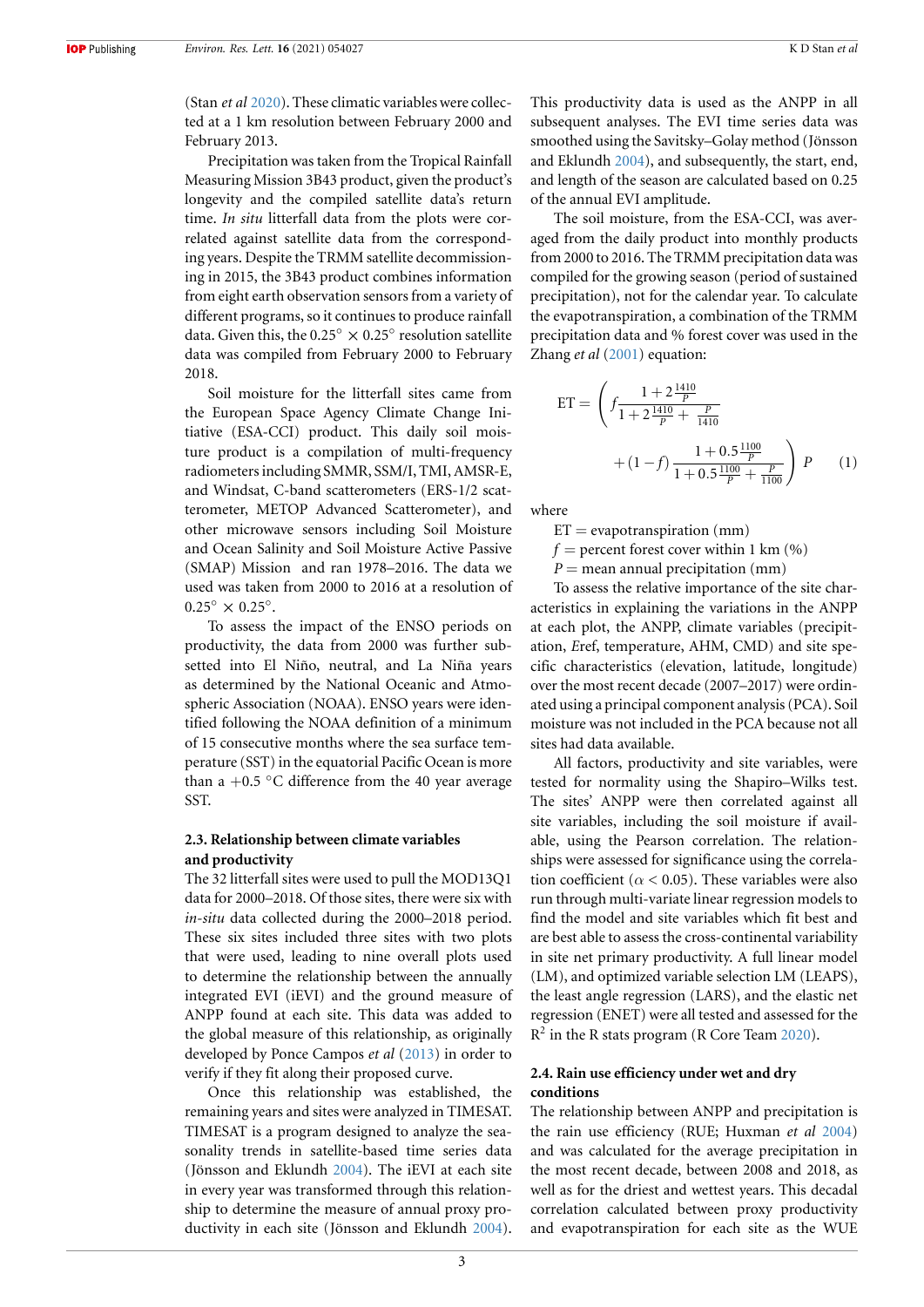(Monson *et al* [2010\)](#page-8-27). Both the RUE and WUE are the slope found between precipitation and evapotranspiration, respectively, and are metrics assessing the productivity response of ecosystems to annual changes in available water (Bai *et al* [2008](#page-8-28)).

Using the average, driest, and wettest years, the efficiency of the forest's use of water under differing conditions can be determined based on the slope of the relationship (Monson *et al* [2010\)](#page-8-27). The TDF sites were further subset into the severest droughts where precipitation >2 SD below the decadal average. The RUE for the droughts and the year following, when the rainfall returns to average, is also calculated. The WUE was used also investigated in the wettest and driest years for comparison against other biomes, globally.

#### **2.5. Productivity changes over the last two decades**

The ANPP trends from each site were assessed over the past 18 years using a linear regression and tested for directionality and significance ( $\alpha$  < 0.05). Changes to the site-specific variables were assessed over the same period using linear regressions and tested for significance ( $\alpha$  < 0.05). Both the productivity and site variables were assessed spatially for latitudinal patterns. Correlations between the direction and significance of productivity and the site characteristics were also assessed.

### **2.6. El-Niño southern oscillation impact on productivity**

Based on the NOAA years, El Niño years were 2003, 2007, 2010, and 2015–2016. Neutral years were 2001– 2002, 2004–2006, 2009, 2013–2014, and La Niña are found to be 2000, 2008, 2011–2012, and 2017–2018. The difference in the productivity of sites between ENSO cycles were tested for significance using *t*-tests. Additionally, the difference between productivity in each phase of the ENSO cycle was compared against the 18 year ANPP average. The difference between years was interpolated across the remaining TDF in Meso and South America to assess the spatial patterns.

#### **3. Results**

# **3.1. Relationship between climate variables and productivity**

To assess the relationship between productivity and climate variables, we first tested the reliability of the iEVI from MODIS against *in situ* litterfall data. Litterfall was collected after 2000 in 6 of 32 sites across Meso and South America which had litterfall traps, with three of those sites having two plots that were sufficiently far from each other to be compared against separate MODIS data (SI 1/2). This litterfall–iEVI relationship for each of these nine plots was integrated into the linear relationship between *in-situ* litterfall and satellite data developed by Ponce Campos *et al* ([2013](#page-8-24)). The relationship follows the

<span id="page-4-0"></span>

**Figure 1.** Relationship between annually collected *in situ* litterfall, from ten Forest and Grassland sites (modified after Ponce Campos *et al* [2013](#page-8-24)) and six TDF sites, and the corresponding annual iEVI from the same year. The TDF sites fall between the grassland and forest data within the relationship found by Ponce Campos *et al* [\(2013;](#page-8-24)  $p < 0.0001; R<sup>2</sup> = 0.84$ ). Reprinted by permission from Springer Nature Customer Service Centre GmbH: Springer Nature. Nature. Ecosystem resilience despite large-scale altered hydroclimatic conditions. Ponce Campos *et al* Copyright © 2013, Nature Publishing Group, a division of Macmillan Publishers Limited. All Rights Reserved.([2013](#page-8-24)).

Ponce Campos regression closely, with sites falling in a gap between the Mesic Grasslands and temperate american forest classes (figure [1](#page-4-0)). As using raw EVI data at various latitudes has been shown to have anisotropy issues, we determine ANPP*in-situ* from the iEVI of all 32 sites for all subsequent analyses (Fensholt *et al* [2010,](#page-8-29) Breunig *et al* [2015\)](#page-8-30). The precipitation data from the Tropical Rainfall Measuring Mission was also correlated against the *in-situ* rainfall data and found to be both linear and significant  $(p < 0.05)$ .

PCA and Pearson correlations were used to assess the relationship between the TDF ANPP and site variables, both climatic and biophysical. In the PCA, points in Mexico, Bolivia, and Brazil cluster by country, respectively, with Mexico clustering in higher ANPP and MAP, Bolivia in the centre, and Brazil as the lowest ANPP and highest moisture deficits (figure [2](#page-5-0)). The first three components of the PCA explain 90% of the variance in the study sites. The first component is most highly associated with the CMD, AHM, evapotranspiration, and longitude. The second component is highly influenced by the temperature variables: MAT, mean coldest month temperature (MCMT), mean warmest month temperature (MWMT) and elevation, and the third component is mostly influenced by the latitude. The precipitation variance is predominantly split between components 1 and 2.

There were individual significant linear relationships observed between ANPP and precipitation ( $p < 0.001$ ;  $R^2 = 0.84$ ), evapotranspiration  $(p < 0.001; R<sup>2</sup> = 0.85)$ , elevation  $(p = 0.02; R<sup>2</sup> = 0.24)$ and soil moisture ( $p < 0.001$ ;  $R^2 = 0.95$ ), but not between ANPP and temperature-related metrics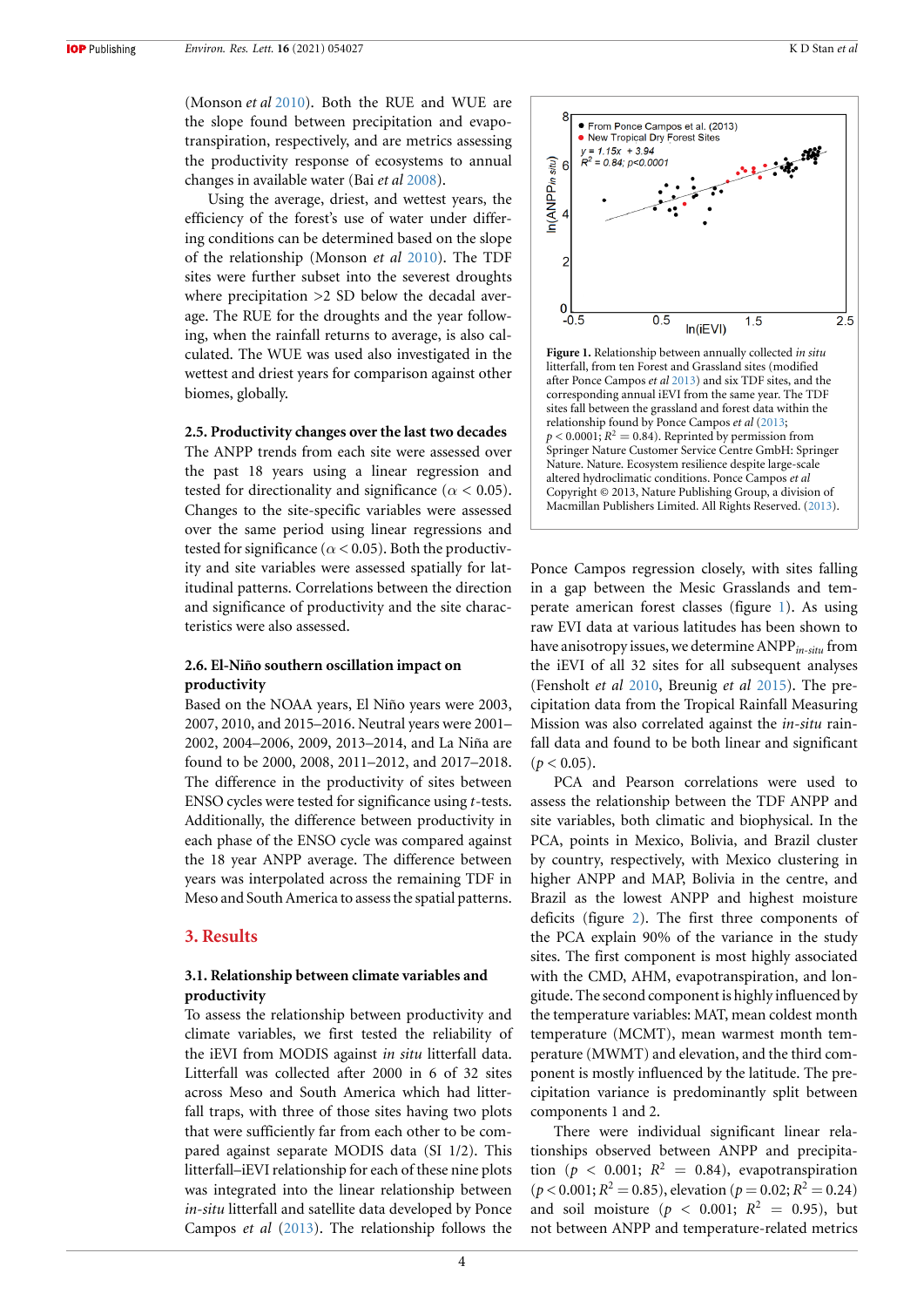<span id="page-5-0"></span>

**Figure 2.** The PCA includes sites from Mexico, Brazil, and Bolivia, iEVI vectors, and factors which may influence the productivity at the studied sites. The sites cluster together by country, influenced by water-related variables including MAP, CMD, *E*ref, and AHM.

<span id="page-5-1"></span>**Table 1.** Comparison of different multi-variate LMs including the LARS, linear regressions without variable selection (LM), and with optimized variable selection (LEAPS), and the ENET.

| Model        | $R^2$              |
|--------------|--------------------|
| <b>ENET</b>  | 0.37               |
| LARS         | 0.59 (p < 0.01)    |
| LM           | $0.52 (p = 0.045)$ |
| <b>LEAPS</b> | 0.62               |

(MAT, MCMT, MWMT;  $p > 0.10$ ) or the length of the season ( $p = 0.32$ ). When combined into multivariate LMs, the LEAPS model (linear regression with optimized variable selection) performed the best with the highest  $R^2$  ( $p < 0.01; R^2 = 0.62$ ) when using the CMD, latitude, elevation, mean annual precipitation (MAP), and length of the season (table [1](#page-5-1); SI 3/4).

#### **3.2. Rain use efficiency under wet and dry conditions**

For the TDF areas the average RUE is  $0.56$  ( $p < 0.001$ ;  $R^2$  = 0.97), while the driest year of each site has a RUE of 0.78 ( $p < 0.01; R<sup>2</sup> = 0.91$ ) and of 0.44 ( $p < 0.001;$  $R<sup>2</sup> = 0.96$ ) in the wettest year at each site (figure [3\)](#page-5-2). These values indicate the TDF sites can be equally or more productive in drier years. Additionally, we find that interannual RUE variability does not singificantly vary between the TDF sites across the precipitation regime, indicating that the increase in RUE is a function of the reduction of precipitation in each site, not a function of the total precipitation it receives (SI 5). The WUE, a measure of ANPP under different evapotranspiration conditions, follows the same trend as the RUE, with the driest years having a WUE of 0.93 (*p*< 0.001) and the wettest years having a lower

<span id="page-5-2"></span>

WUE of 0.63 ( $p < 0.001$ ). The average WUE for all sites was  $0.72$  ( $p < 0.001$ ).

The RUE in the year following the driest year recovers to the decadal average (0.56). In sites with severe droughts, >2 standard deviations lower than the decadal average rainfall, the RUE is higher than the driest year of all sites at  $1.10 (p < 0.01)$ , and it does not recover back to normal despite average precipitation in the following year (RUE =  $0.623$ ;  $p < 0.01$ ). The second year following the drought has a RUE which returns to average.

#### **3.3. Productivity changes over the last two decades**

When considering the resilience of the TDF under climatic changes, it is important to determine the direction, magnitude and spatial patterns of changes that are already occurring. It should be noted that there is no significant spatial autocorrelation in the ANPP trends ( $p > 0.3$ ). For the long-term analysis, nine sites (four in Brazil, four in Mexico, and one in Argentina) had significant changes in their ANPP between 2000–2018 ( $p < 0.05$ ). Of these significant changes, the Mexican sites (in Nayarit/Jalisco/Guerrero) experienced a significant increase in productivity, while the Brazilian (in Piaui/Bahia) and Argentinan (Chaco) sites experienced a decrease in productivity. There are sites that have experienced significant trends in their productivity in the past decade alone. There are four sites with significant changes to the their productivity, with one increase in Mexico, and three with decreased productivity in Brazil. Additionally, there are an additional three sites with with increases to their productivity, but their interannual variability is sufficiently high that they have not reached the required  $p < 0.05$  level for significance. These sites are experiencing an overall increase in their productivity, and if trends continue will likely hit that threshold within the next decade; however, they currently have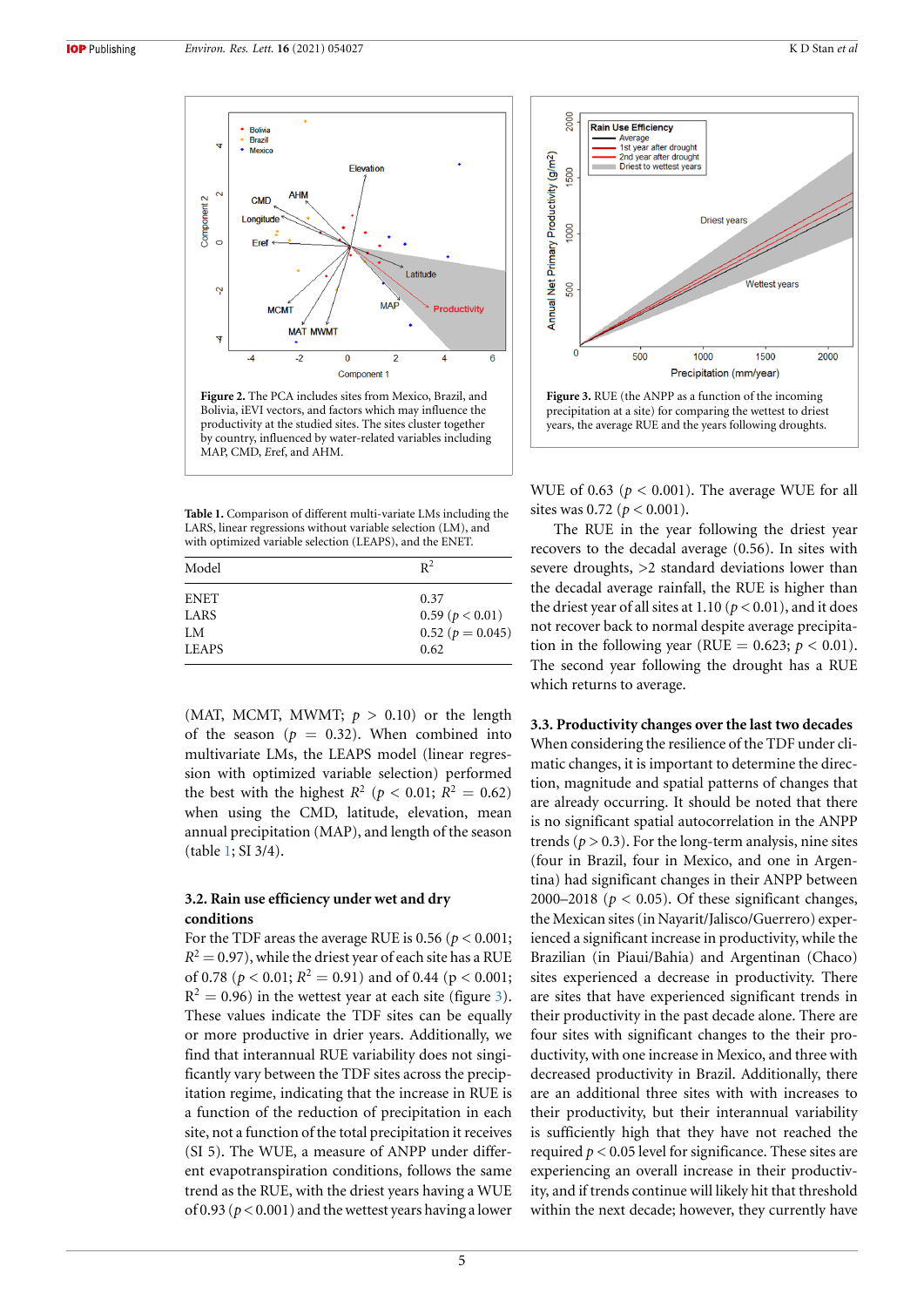<span id="page-6-0"></span>

 $0.10 < p < 0.20$ . The remaining sites exhibited no long-term change in the past 18 years ( $p > 0.50$ ) (figure [4](#page-6-0)).

Of the sites with increased ANPP in the long-term analysis, one site in Nayarit, Mexico had a corresponding increase in soil moisture ( $p < 0.05$ ) and the second site in the same region had an increased growing season between 2000 and 2018 (*p* < 0.05; SI 4). Of the sites with decreased ANPP, one of the Brazilian sites in Bahia State had a corresponding drop in both precipitation and soil moisture ( $p < 0.05$ ), while three other locations, two in Brazil and one in Argentina also saw a decline in soil moisture, without a significant change in precipitation (SI 6). The remainder sites with significant differences in Jalisco, Mexico  $(p = 0.015)$ , Michoacán, Mexico  $(p = 0.015)$ , and Piaui, Brazil ( $p = 0.05$ ; two increased; one decreased ANPP) had no corresponding changes in any geoclimatic variables.

#### **3.4. El-Niño southern oscillation impact on productivity**

When the TDF sites were subset into their ENSO periods, the neutral years were found to be within 5%–10% of the 18 year average ANPP, with no significant variation based on the latitude of the TDF. During ENSO years, Mexico has a significant increase in ANPP compared to neutral years ( $p = 0.0003$ ) and La Niña years ( $p = 0.012$ ), with TDF showing up to 30% higher ANPP. In Brazil, there is a significant decrease in ANPP in ENSO years compared to La Niña years, with up to 20% drop in ANPP ( $p = 0.04$ ). Bolivia has the highest reduction in ANPP in ENSO years with up

to a 30% decrease in ANPP, and a significant decrease compared to both neutral ( $p = 0.004$ ) and La Niña years ( $p = 0.0029$ ; figure [5](#page-7-0)). Argentinean sites have a significant increase in ANPP compared to La Niña years ( $p = 0.03$ ; figure [5](#page-7-0)).

### **4. Discussion**

Overall, the results of this study indicate a measure of resilience to drought conditions in Meso and South American TDFs. Higher RUE physiologically means that the ecosystem can produce the same or more leaves and woody biomass (assimilate more carbon) with less water (Keenan *et al* [2013](#page-8-31)). It also provides a measure of resilience, as this is a drought mitigation strategy which is stressful for the plants to maintain. Biomes which maintain a higher efficiency long after a drought ends are more heavily taxing their resources than those that return to their average efficiency quickly when normal water conditions return (Huang *et al* [2017](#page-8-32)).

The quick recovery time following droughts is replicated in other equatorial regions and globally in TDFs, while forests at higher latitudes recover slower (Yu *et al* [2017,](#page-9-3) Tng *et al* [2018](#page-9-4)). These areas of increased WUE in times of drought include the Amazon, Central Africa, Indonesia, and southern India (Yu *et al* [2017\)](#page-9-3), while the Australian TDFs have been found to have multiple drought adaptive strategies in its species to ensure resistance to drought conditions, and quick recovery in post-drought periods (Tng *et al* [2018\)](#page-9-4).

When looking at the long term trends in productivity, it is interesting to note that there is a break point in some of the sites, after which their trends become significant. One such driver of this may be the change in fires in the TDF. There has been a 9% drop in fires across the drylands since 2008, the timing of which corresponds to these shifts in productivity (Yin *et al* [2020\)](#page-9-5). It is also of interest to note that with the exception of one site, all other sites that have changes to their productivity are found in the the desert or arid climate zones, as determined by the Lang Aridity Index (Traore *et al* [2020](#page-9-6)). This includes both the positive and negative changes to productivity, and indicates that productivity is changing only in the most arid areas of the TDF (Traore *et al* [2020;](#page-9-6) SI 7). This pattern does fit in with more global research that suggests that increasing droughts in semi-arid and subhumid ecosystems will in fact experience a decrease in their WUE over a longer time period (Yang *et al* [2016](#page-9-7)).

One caveat to this study is that it does not take into account the transition of species that could occur due to changing climatic conditions. The significant changes to the RUE due to drought indicate that the species present have a high level of isohydricity (Yi *et al* [2019](#page-9-8)); however, if there are increased droughts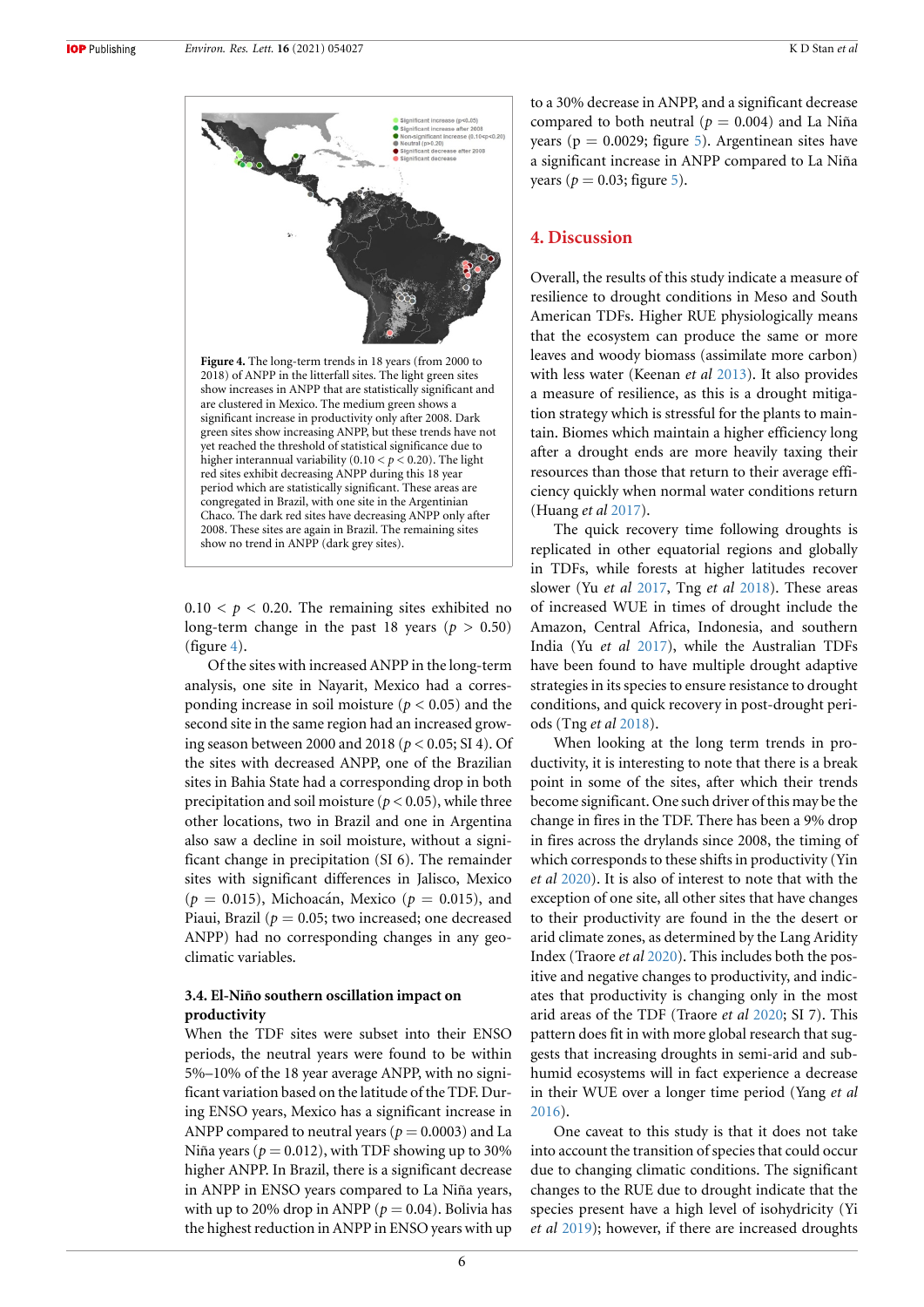<span id="page-7-0"></span>

have ANPP trends within 10% of the decadal average under neutral SST conditions. Under El Niño conditions, the equatorial regions maintain a near-average ANPP level, while the Northern Hemisphere has increased ANPP (up to 30%) and the Southern Hemisphere has decreased ANPP (up to 30% reductions). The opposite occurs under La Niña conditions, with the Southern Hemisphere exhibiting increasing ANPP and the Northern Hemisphere having reduced ANPP.

found due to climate change, the forests could recruit further isohydritic species to adapt to this new regime. This is also echoed by eco-evolutionary research which suggests that sites with highly deciduous species, as was controlled for in this site, are not as stable as more evergreen sites in terms of species composition, allowing for higher turnover or the invasion of better adapted species (Vico *et al* [2017](#page-9-9)).

Unfortunately, there has been very little research into the relationship between hydro-climatic shifts and the population dynamics, and what little information there is results in highly varied results. Some research indicates that there is little shift in the overall forest population dynamics due to changes in hydroclimate (Swenson *et al* [2012](#page-8-33)), other research indicates that there is a shift in the composition towards more drought tolerant species (Feeley *et al* [2011\)](#page-8-34), and some research indicates that both are true with the collapse of a few species, while the remainder are unchange (Katabuchi *et al* [2017\)](#page-8-35). There has also been some research to suggest that ENSO events increase mortality rates but there is rapid species recruitment and a return to normal mortality rates in the years following these extreme events (Calvo-Rodriguez *et al* [2021\)](#page-8-36). This most recent research indicates that there may be changes to the species composition in the longer-term and the functional shift found may be largely due to the environmental changes, as opposed to being random in nature (Swenson *et al* [2020](#page-8-37), Calvo-Rodriguez *et al* [2021\)](#page-8-36). This indicates that this area must be brought into further analysis about the resilience of the TDF and what resilience in an ecosystem truly means.

### **5. Conclusion**

Overall, the WUE found for the wettest and driest years, and the return time to average rain use efficency, indicates that TDFs resilient under drought conditions. When there are severe droughts, TDFs require more than two years to return to pre-event conditions, and the efficiency is higher in the year following the drought, indicating a higher level of stress. Long-term trends show that significant increases in productivity are occurring exclusively in the Northern Hemisphere, and decreases are happening in the Southern Hemisphere, although there is wide variation among sites as to the timing of these changes. These changes correlate to alterations in soil moisture, precipitation, and length of the growing season. Finally, we find that while the productivity in forests in highly related to water-related climate variables, temperature variables have not had a significant relationship with productivity in the past decade. One essential aspect of resilience, however, that is not considered in this study is the combined impact of species variation across the TDFs. This aspect of resilience will be increasingly important as climate changes in the future.

#### **Data availability statement**

The data that support the findings of this study are available upon reasonable request from the authors.

### **Acknowledgments**

NSERC CGS-D and Alberta Innovates GSS provided funding for this project. Additionally, we would like to acknowledge the financial support provided by the Natural Science and Engineering Research Council of Canada (NSERC-Discovery) and the Inter-American Institute (CRN3 025), as well as the support of the University of Alberta.

# **ORCID iDs**

Kayla D Stan  $\bullet$  [https://orcid.org/0000-0002-2159-](https://orcid.org/0000-0002-2159-3090) [3090](https://orcid.org/0000-0002-2159-3090)

Arturo Sanchez-Azofeifa · [https://orcid.org/0000-](https://orcid.org/0000-0001-7768-6600) [0001-7768-6600](https://orcid.org/0000-0001-7768-6600)

Sandra M Duran · [https://orcid.org/0000-0003-](https://orcid.org/0000-0003-2044-8139) [2044-8139](https://orcid.org/0000-0003-2044-8139)

J Antonio Guzman Q · [https://orcid.org/0000-](https://orcid.org/0000-0002-0721-148X) [0002-0721-148X](https://orcid.org/0000-0002-0721-148X)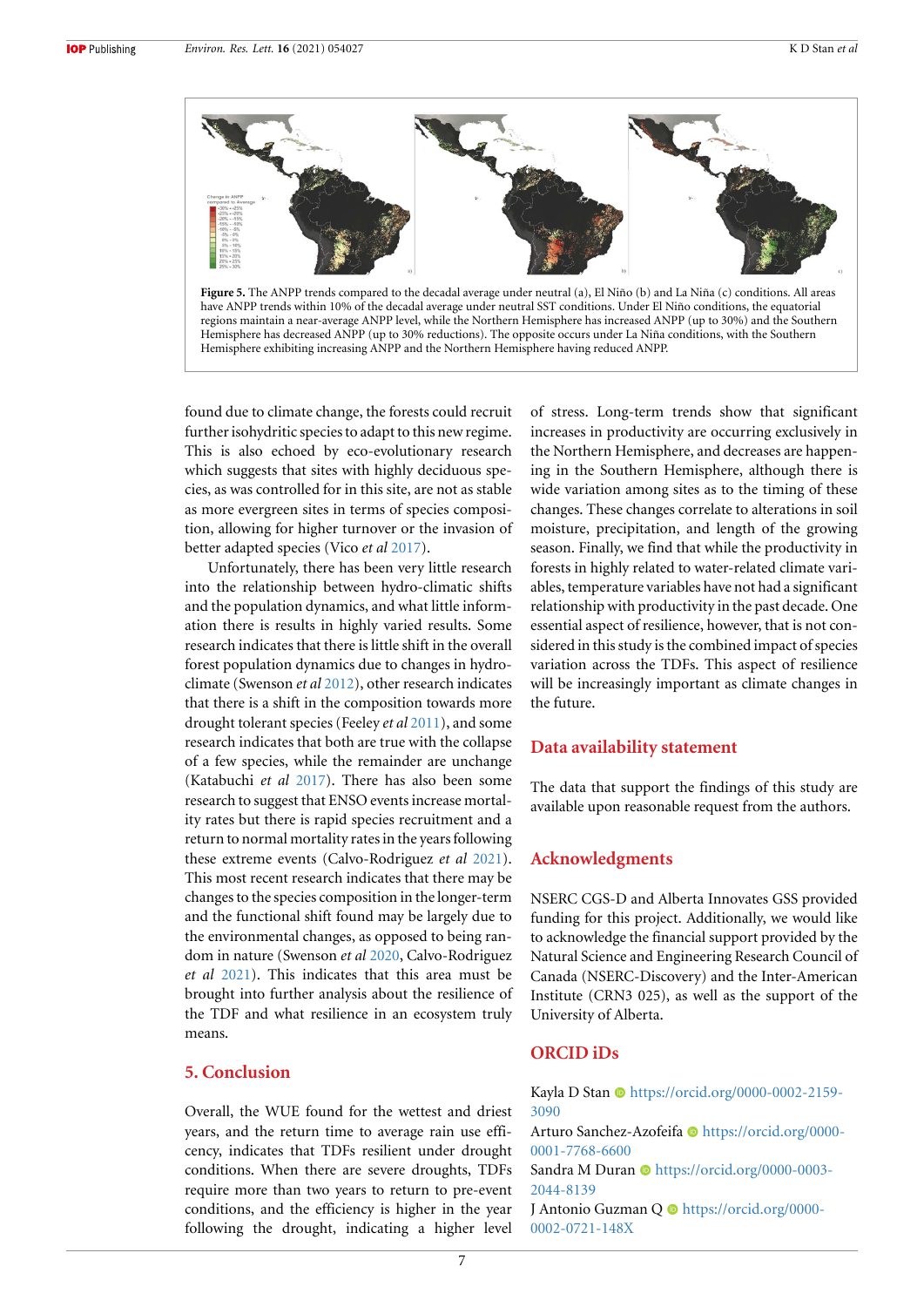**IOP** Publishing

Kati Laakso · [https://orcid.org/0000-0002-4160-](https://orcid.org/0000-0002-4160-3452) [3452](https://orcid.org/0000-0002-4160-3452)

Sebastian Doetterl · [https://orcid.org/0000-0002-](https://orcid.org/0000-0002-0986-891X) [0986-891X](https://orcid.org/0000-0002-0986-891X)

## **References**

- <span id="page-8-2"></span>Albrecht A and Kandji S T 2003 Carbon sequestration in tropical agroforestry systems *Agric. Ecosyst. Environ.* **[99](https://doi.org/10.1016/S0167-8809(03)00138-5)** [15–27](https://doi.org/10.1016/S0167-8809(03)00138-5)
- <span id="page-8-12"></span>Allen K *et al* 2017 Will seasonally dry tropical forests be sensitive or resistant to future changes in rainfall regimes? *Environ. Res. Lett.* **[12](https://doi.org/10.1088/1748-9326/aa5968)** [023001](https://doi.org/10.1088/1748-9326/aa5968)
- <span id="page-8-6"></span>Alvarez-Yepiz J, Martinez-Yrizar A and Fredericksen T 2018 Special issue: resilience of tropical dry forest to extreme disturbance events *For. Ecol. Manage.* **[426](https://doi.org/10.1016/j.foreco.2018.05.067)** [1–6](https://doi.org/10.1016/j.foreco.2018.05.067)
- <span id="page-8-28"></span>Bai Y, Wu J, Xing Q, Pan Q, Huang J, Yang D and Han X 2008 Primary production and rain use efficiency across a precipitation gradient on the Mongolia Plateau *Ecology* **[89](https://doi.org/10.1890/07-0992.1)** [2140–53](https://doi.org/10.1890/07-0992.1)
- <span id="page-8-5"></span>Bhaskar R, Arreola F, Mora F, Martinez-Yrizar A, Martinez-Ramos M and Balvanera P 2018 Response diversity and resilience to extreme events in tropical dry secondary forests *For. Ecol. Manage.* **[426](https://doi.org/10.1016/j.foreco.2017.09.028)** [61–71](https://doi.org/10.1016/j.foreco.2017.09.028)
- <span id="page-8-30"></span>Breunig F M, Galvao L S, Santos J R, Gitelson A A, Moura Y M, Teles T S and Gaida W 2015 Spectral anisotropy of subtropical deciduous forest using MISR and MODIA data acquired under large seasonal variation in solar zenith angle *Int. J. Appl. Earth Obs. Geoinf.* **[35](https://doi.org/10.1016/j.jag.2014.09.017)** [294–304](https://doi.org/10.1016/j.jag.2014.09.017)
- <span id="page-8-36"></span>Calvo-Rodriguez S, Sanchez-Azofeifa A, Duran S, Espirito-Santo M and Nunes Y 2021 Dynamics of carbon accumulation in tropical dry forest uncer climate change extremes *Forests* **[12](https://doi.org/10.3390/f12010106)** [106](https://doi.org/10.3390/f12010106)
- Coelho P A *et al* 2016 Tree succession across a 146 seasonally dry tropical forest and forest-savanna ecotone in northern Minas Gerais, Brazil *J. Plant Ecol.* **[10](https://doi.org/10.1093/jpe/rtw091)** [858–68](https://doi.org/10.1093/jpe/rtw091)
- <span id="page-8-18"></span>Didan K 2015 MOD13Q1 MODIS/Terra vegetation indices 16-day L3 global 250m SIN grid V006 *NASA EOSDIS Land Processes DAAC* [\(https://doi.org/10.5067/MODIS/MOD13Q1.006\)](https://doi.org/10.5067/MODIS/MOD13Q1.006)
- <span id="page-8-21"></span>Eckert S, Hüsler F, Liniger H and Hodel E 2015 Trend analysis of MODIS NDVI time series for detecting land degradation and regeneration in Mongolia *J. Arid Environ.* **[113](https://doi.org/10.1016/j.jaridenv.2014.09.001)** [11328](https://doi.org/10.1016/j.jaridenv.2014.09.001)
- <span id="page-8-34"></span>Feeley K J, Davies S J, Perez R, Hubbell S P and Foster R B 2011 Directional changes in the species composition of a tropical forest *Ecology* **[92](https://doi.org/10.1890/10-0724.1)** [871–82](https://doi.org/10.1890/10-0724.1)
- <span id="page-8-29"></span>Fensholt R, Sandholt I, Proud S R, Stisen S and Rasmussen M O 2010 Assessment of MODIS sun-sensor geometry variations effect on observed NDVI using MSG SEVIRI geostationary data *Int. J. Remote Sens.* **[31](https://doi.org/10.1080/01431160903401387)** [6163–87](https://doi.org/10.1080/01431160903401387)
- <span id="page-8-8"></span>Hatfield J, Sauer T and Prueger J 2001 Managing soils to achieve greater water use efficiency: a review *Agron. J.* **[93](https://doi.org/10.2134/agronj2001.932271x)** [271–80](https://doi.org/10.2134/agronj2001.932271x)
- <span id="page-8-4"></span>Holling C S 1996 Engineering resilience versus ecological resilience *Engineering within Ecological Constraints* ed P E Schulze (Washington, DC: National Academy Press) pp 31–43
- <span id="page-8-32"></span>Huang L, He B, Han L, Liu J, Wang H and Chen Z 2017 A global examination of the response of ecosystem water-use efficiency to drought based on MODIS data *Sci. Total Environ.* **[601–602](https://doi.org/10.1016/j.scitotenv.2017.05.084)** [1097–107](https://doi.org/10.1016/j.scitotenv.2017.05.084)
- <span id="page-8-26"></span>Huxman T E *et al* 2004 Convergence across biomes to a common rain-use efficiency *Nature* **[429](https://doi.org/10.1038/nature02561)** [651–4](https://doi.org/10.1038/nature02561)
- <span id="page-8-15"></span>Ito A and Inatomi M 2012 Water-use efficiency of the terrestrial biosphere: a model analysis focusing on interactions between the global carbon and water cycles *J. Hydrometeorol.* **[13](https://doi.org/10.1175/JHM-D-10-05034.1)** [681–94](https://doi.org/10.1175/JHM-D-10-05034.1)
- <span id="page-8-19"></span>Jönsson P and Eklundh L 2004 TIMESAT—a program for analyzing time-series of satellite sensor data *Comput. Geosci.* **[30](https://doi.org/10.1016/j.cageo.2004.05.006)** [833–45](https://doi.org/10.1016/j.cageo.2004.05.006)
- <span id="page-8-35"></span>Katabuchi M, Wright S, Swenson N, Feeley K, Condit R, Hubbell S and Davies S 2017 Contrasting outcomes of

species and community-level analyses of the temporal consistency of functional composition *Ecology* **[98](https://doi.org/10.1002/ecy.1952)** [2273–80](https://doi.org/10.1002/ecy.1952)

- <span id="page-8-22"></span>Kath J, Le Brocque A F, Reardon-Smith K and Apan A 2019 Remotely sensed agricultural grassland productivity responses to land use and hydro-climatic drivers under extreme drought and rainfall *Agric. For. Meteorol.* **[268](https://doi.org/10.1016/j.agrformet.2019.01.007)** [11–22](https://doi.org/10.1016/j.agrformet.2019.01.007)
- <span id="page-8-31"></span>Keenan T F, Hollinger D Y, Bohrer G, Dragoni D, Munger J W, Schmid H P and Richardson A D 2013 Increase in forest water-use efficiency as atmospheric carbon dioxide concentrations rise *Nature* **[499](https://doi.org/10.1038/nature12291)** [324–7](https://doi.org/10.1038/nature12291)
- <span id="page-8-11"></span>Magrin G O, Marengo J A, Boulanger J P, Buckeridge M S and Castellanos E 2014 Central and South America in climate change 2014: impacts, adaptation, and vulnerability. Part B: regional aspects *Contribution of Working Group II to the Fifth Assessment Report of the Intergovernmental Panel on Climate Change* ed V R Barros *et al* (Cambridge: Cambridge University Press) pp 1499–566
- <span id="page-8-27"></span>Monson R, Prater M, Hu J, Burns S, Sparks J, Sparks K and Scott-Denton L 2010 Tree species effect on ecosystem water-use efficiency in a high-elevation, subalpine forest *Oecologia* **[162](https://doi.org/10.1007/s00442-009-1465-z)** [491–504](https://doi.org/10.1007/s00442-009-1465-z)
- <span id="page-8-14"></span>Navar-Chaidez J D J 2011 The spatial distribution of aboveground biomass in tropical forests of Mexico *Trop. Subtrop. Agroecosystems* **14** 144–55
- <span id="page-8-7"></span>Paz H, Vega Ramos F and Arreola-Villa F 2018 Understanding hurricane resistance and resilience in tropical dry forest trees: a functional traits approach *For. Ecol. Manage.* **[426](https://doi.org/10.1016/j.foreco.2018.03.052)** [115–22](https://doi.org/10.1016/j.foreco.2018.03.052)
- <span id="page-8-20"></span>Pettorelli N, Vik J O, Mysterud A, Gaillard J M, Tucker C J and Stenseth N C 2005 Using the satellite-derived NDVI to assess ecological responses to environmental change *Trends Ecol. Evol.* **[20](https://doi.org/10.1016/j.tree.2005.05.011)** [503–10](https://doi.org/10.1016/j.tree.2005.05.011)
- <span id="page-8-24"></span>Ponce Campos G E, Moran M S, Huete A, Zhang Y, Bresloff C, Huxman T E and Starks P J 2013 Ecosystem resilience despite large-scale altered hydroclimatic conditions *Nature* **[494](https://doi.org/10.1038/nature11836)** [349–52](https://doi.org/10.1038/nature11836)
- <span id="page-8-10"></span>Portillo-Quintero C A and Sanchez-Azofeifa G A 2010 Extent and conservation of tropical dry forests in the America *Biol. Conserv.* **[143](https://doi.org/10.1016/j.biocon.2009.09.020)** [144–55](https://doi.org/10.1016/j.biocon.2009.09.020)
- <span id="page-8-25"></span>R Core Team 2020 R: a language and environment for statistical computing *R Foundation for Statisical Computing. Vienna, Austria* Retrieved from (available at: [www.R-project.org](https://www.R-project.org))
- <span id="page-8-1"></span>Reich P B 2012 Key canopy traits drive forest productivity *Proc. R. Soc.* B **[279](https://doi.org/10.1098/rspb.2011.2270)** [2128–34](https://doi.org/10.1098/rspb.2011.2270)
- <span id="page-8-9"></span>Ruggiero A, Punzo P, Landi S, Costa A, Van Ooslen M and Grillo S 2017 Improving plant water use efficiency through molecular genetics *Horticulturae* **[3](https://doi.org/10.3390/horticulturae3020031)** [31](https://doi.org/10.3390/horticulturae3020031)
- <span id="page-8-16"></span>Sánchez-Azofeifa G A et al 2005 Research priorities for neotropical dry forests *Biotropica* **[37](https://doi.org/10.1046/j.0950-091x.2001.00153.x-i1)** [477–85](https://doi.org/10.1046/j.0950-091x.2001.00153.x-i1)
- <span id="page-8-13"></span>Saynes V, Hidalgo C, Etchevers J D and Campo J E 2005 Soil C and N dynamics in primary and secondary seasonally dry tropical forests in Mexico *Appl. Soil Ecol.* **[29](https://doi.org/10.1016/j.apsoil.2004.11.007)** [282–9](https://doi.org/10.1016/j.apsoil.2004.11.007)
- <span id="page-8-17"></span>Shi H *et al* 2017 Assessing the ability of MODIS EVI to estimate terrestrial ecosystem gross primary production of multiple land cover types *Ecol. Indic.* **[72](https://doi.org/10.1016/j.ecolind.2016.08.022)** [153–64](https://doi.org/10.1016/j.ecolind.2016.08.022)
- <span id="page-8-0"></span>Skovsgaard J P and Vanclay J K 2008 Forest site productivity: a review of the evolution of dendrometric concepts for even-aged stands *Forestry* **[81](https://doi.org/10.1093/forestry/cpm041)** [13–31](https://doi.org/10.1093/forestry/cpm041)
- <span id="page-8-3"></span>Spasojevic M J, Turner B L and Myers J A 2016 When does intraspecific trait variation contribute to functional beta-diversity? *J. Ecol.* **[104](https://doi.org/10.1111/1365-2745.12518)** [487–96](https://doi.org/10.1111/1365-2745.12518)
- <span id="page-8-23"></span>Stan K, Sanchez-Azofeifa A, Calvo-Rodriguez S, Castro-Magnani M, Chen J and Zou L 2020 Climate change scenarios and projected impacts for forest productivity in Guanacaste Province (Costa Rica): lessons for tropical forest regions *Reg. Environ. Change* **[20](https://doi.org/10.1007/s10113-020-01602-z)** [14](https://doi.org/10.1007/s10113-020-01602-z)
- <span id="page-8-33"></span>Swenson N G 2012 Temporal turnover in the composition of tropical tree communities: functional determinism and phylogenetic stochasticity *Ecology* **[93](https://doi.org/10.1890/11-1180.1)** [490–9](https://doi.org/10.1890/11-1180.1)
- <span id="page-8-37"></span>Swenson N, Hulshof C, Katabuchi M and Enquist B 2020 Long-term shifts in the functional composition and